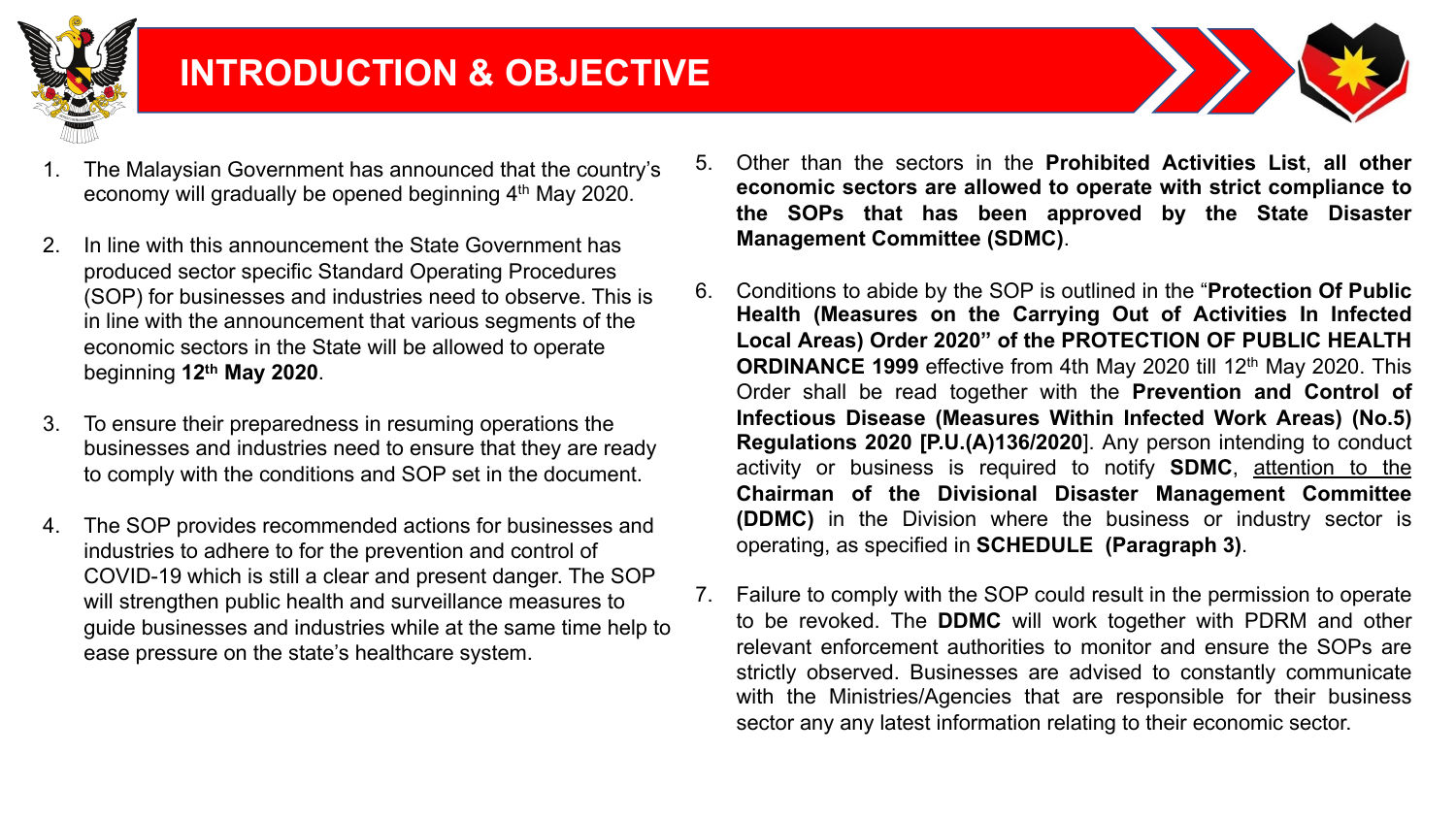

# **NEW NORMAL IN BUSINESS & WAY OF LIFE**



- This SOP has factored in the new normal in the way of life and also in business operations. The Government is taking the whole of society approach. This means that all levels of stakeholders will be engaged to ensure meaningful participation. Eventually this will lead to the smooth, safe and effective process of opening up the State's economy.
- 2. The fight against the Covid-19 contagion is a shared responsibility that must be cooperate in an optimum manner and every person needs to take all necessary precautions and exercise individual and collective responsibility in this fight against the coronavirus
- 3. The fight against Covid-19 is a collective responsibility that needs to be shared at all levels be it as individuals, as a community or as an employer. Practising good personal hygiene, prioritising community safety and workers' welfare should be our shared value which precedes all the measures narrated in the SOP.

### **The new normal covers the following:**

#### **Health Measures:**

- 1 metre social distancing, ideally 2 metres for all situations
- Use of face mask is to be encouraged at all times and compulsory in uncontrolled conditions (where social distancing is unavoidable due to space constraint in an area.

# **Public Hygiene Standards**

- Regular washing of hands with soap or hand-sanitizer for workers, visitors and customers
- Regular and consistent sanitization of work premise at least twice a day:

# **Prevention of Infectious Disease:**

- Ensure prevention of infectious disease protocols and guidelines in place
- Covid-19 symptoms screening for employees include monitoring of body temperature
- Use of proper Personal Protective Equipment (PPEs) during high risk operations
- Report COVID 19 related matters to relevant Health Authorities
- Train employees on response to suspected/confirmed COVID-19 cases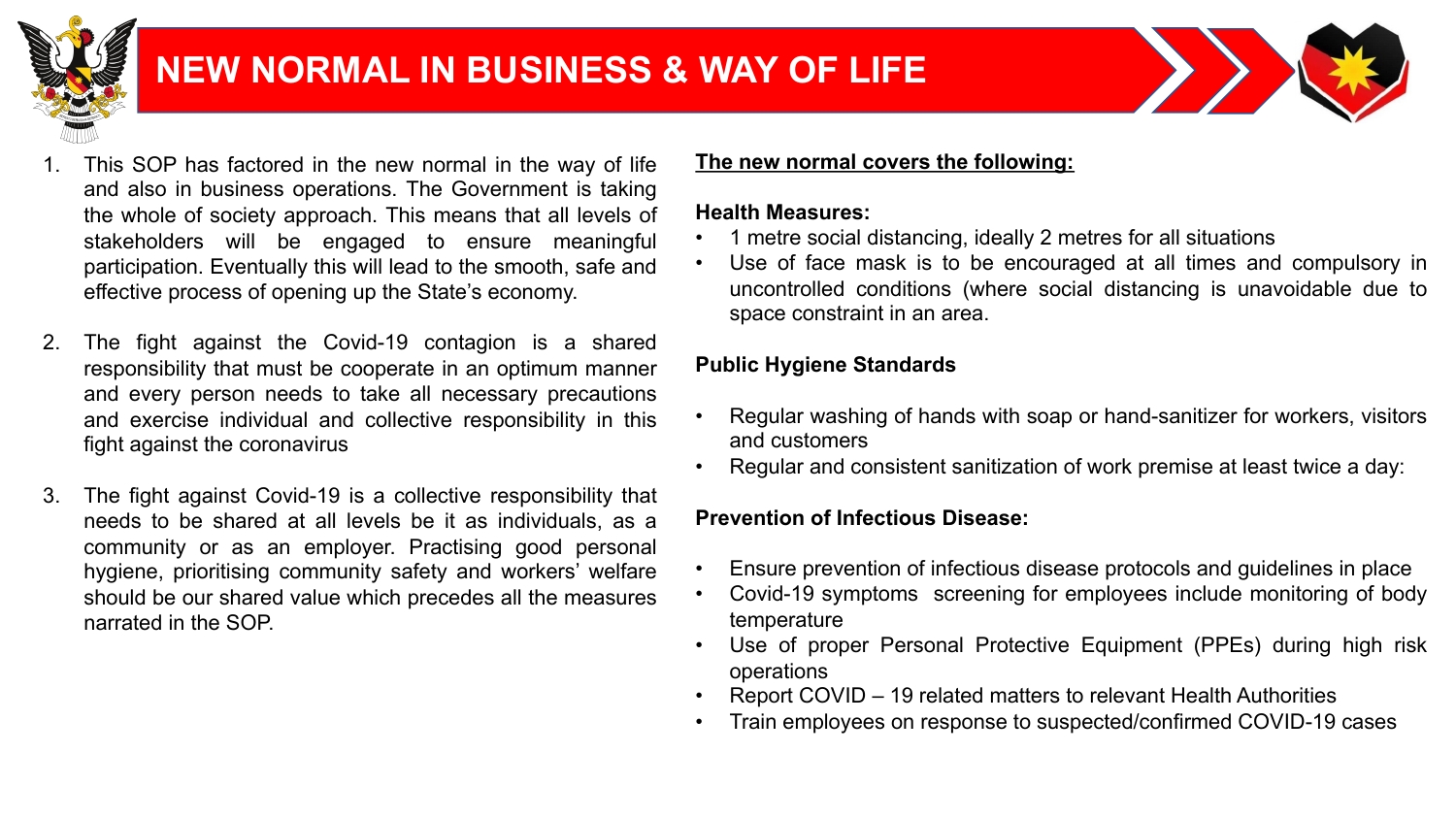

# **NEW NORMAL IN BUSINESS & WAY OF LIVING**



# **Digital Payment Mode**

- Promote use of digital payments such as SarawakPay, Boost, Fave, Grabpay or e-wallets from other similar platforms
- Customer Handling or Transactions via appointments
- Promoting online booking

# **Record of Workers, Visitors and Customers (Contact Tracing)**

- Prepare registrar for workers, customers, deliveries and visitors at business premises
- Record keeping of designated seats for customer
- Numbered spots for mobile traders at market/tamu place
- Install CCTV

## **Avoid Congregation of Crowds:**

- Social activities involving crowds such as cinemas, concerts, stadium, night clubs and others listed in prohibited list will not be allowed
- Contact sports activities are disallowed
- Gatherings, open house, festive celebration as highlighted in prohibited list are disallowed
- Activities as listed in the **Prohibited Activities** List

# **Building/Business/Work Place Design**

- Arrangement of business premise design to allow operations that adhere to SOP
- Reduce structures that requires hand contact (eg door knobs)
- Specific location markings to quide customers
- Installation of conducive waiting area to cater for spill over customers

## **Education and Awareness:**

- Use of posters and info graphics
- Making Announcements via Sound System
- Customers Service Managers to control
- Promote e-Delivery and e-Purchases and Self Collect

# **COVID-19 Applications:**

- COVID Trace Sarawak
- **Mysejahtera**
- **MyTrace**
- **MyGerak**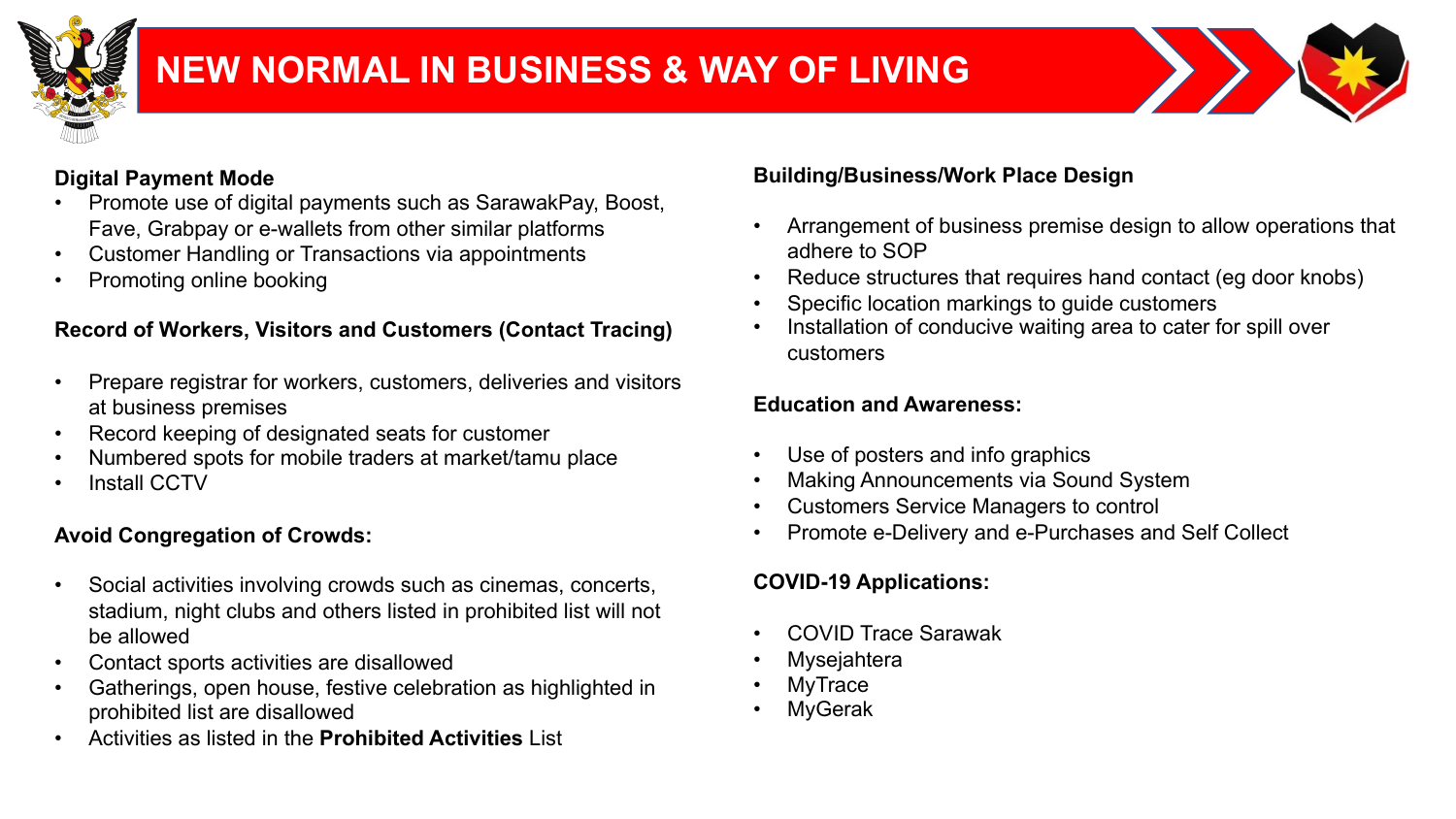

# **PROHIBITED ACTIVITIES LIST**



# **LIST OF PROHIBITED ACTIVITIES BASED ON JUSTIFICATION BY THE MINISTRY OF HEALTH MALAYSIA AS BELOW:**

- 1. DIFFICULTY IN CROWD CONTROL AT ANY ONE TIME
- 2. EXPOSURE TO DROPLETS
- 3. DIFFUCLTY IN CONTROLLING BEHAVIOUR
- 4. PROBABILITY OF CLOSE CONTINUOUS **CONTACT**
- 5. PRESENCE IN CLOSE AND CONFINED SPACE FOR LONG DURATION

#### **1.Entertainment & Recreational**

- ❑ Cinemas
- ❑ Karaoke Centres
- ❑ Theme Parks
- ❑ Museums
- ❑ Busking
- $\Box$  Reflexology
- □ Entertainment Outlets
- $\Box$  Night Clubs

#### **2. Celebration, Procession & Gathering**

- ❑ Religious procession
- ❑ Religious Activities in Mosques and Place of Worship
- ❑ Annual Procession (Uniformed Corps Celebration)
- ❑ Hari Raya Celebration with Close Family Members
- $\square$  Gawai Celebration with Close Family Members
- ❑ Government and Private Staff Assembly
- **Q** Opening Ceremonies

## **3. Conventions & Exhibitions**

- ❑ Career Exhibitions
- ❑ Wedding Exhibitions
- ❑ Tourism Package Promotion
- ❑ Sales Carnival
- ❑ All types of Coventions /Conferences that involves crowd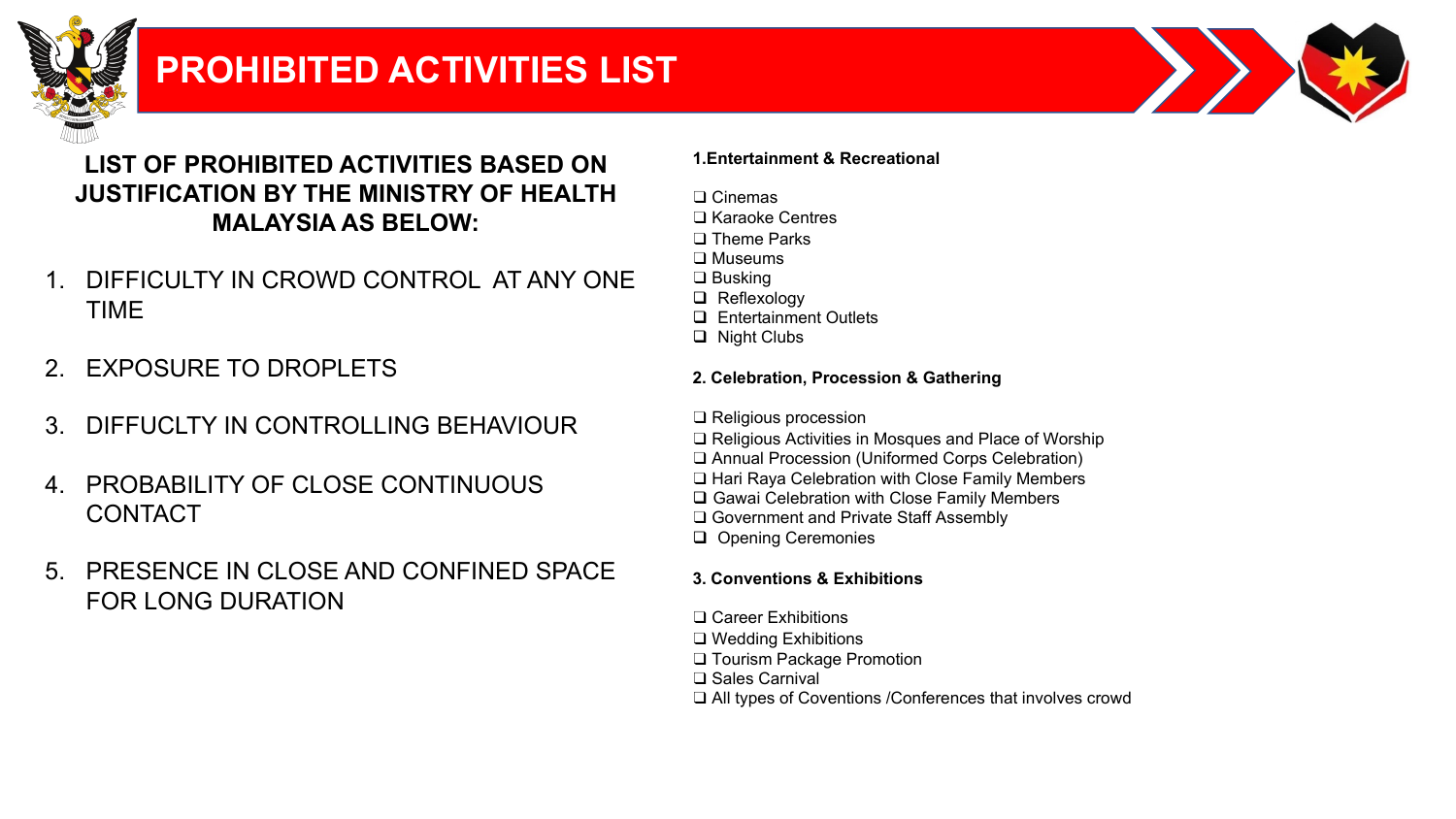

# **PROHIBITED ACTIVITIES LIST**



#### **4. Education**

- ❑ All schools (primary/secondary) and Public/Private Institute of Higher Learning are to be closed until further notice
- □ School Sports Day
- ❑ Face to Face Co Curriculum Activity
- ❑ All types of school assemblies
- ❑ Any program or activities involving more than 10 people

#### **5. Sports**

- $\Box$  Sports competition in stadiums involving large number of supporters and crowd
- $\Box$  All outdoor group activities involving more than 10 like running events, cycling motorcycle convoy and others
- $\Box$  All indoor sports including gymnasiums)
- **□** Swimming Pool
- $\Box$  Contact Sports such as rugby, gusty, boxing, soccer, basketball

#### **6.Social Activity**

- ❑ *Kenduri/Kendara*
- $\Box$  Opening of Fast ceremony
- $\Box$  Wedding ceremonies and anniversary related activities
- $\Box$  Open House during Festivities
- □ Social & Mass Gatherings ceremonies, social & cultural (talks, gotong-royong involving visiting and similar

#### **7.Transportation**

#### ❑ Cruise Ship Tour

#### **8.Business With Premises / Without Premise / Market Buildings / without Premise/ Retail Shops / Variety/Eateries and Drinks**

 $\Box$  Full capacity crowd (based on social distancing of 1 m radius) □ Ramadan Bazaar □ Hari Raya Bazaar □ Gawai Bazaar  $\square$  Sales Carnival

#### **9.Centralised Workers Quarters (CLQ)/ hostel for manufacturing & Construction and other sectors**

❑ Receive Visitors ❑ Group socialising & Sports ❑ Religious prayer gathering and Group Prayer Meet/religious activities

#### **10. Installation of Machineries (lift, escalator, boilers & others) for service sector and crane towers at construction sites**

❑ Work group involving more than 10 people

**11. Clothes wear shop and Fashion Accessories**

#### ❑ Clothes fitting activities